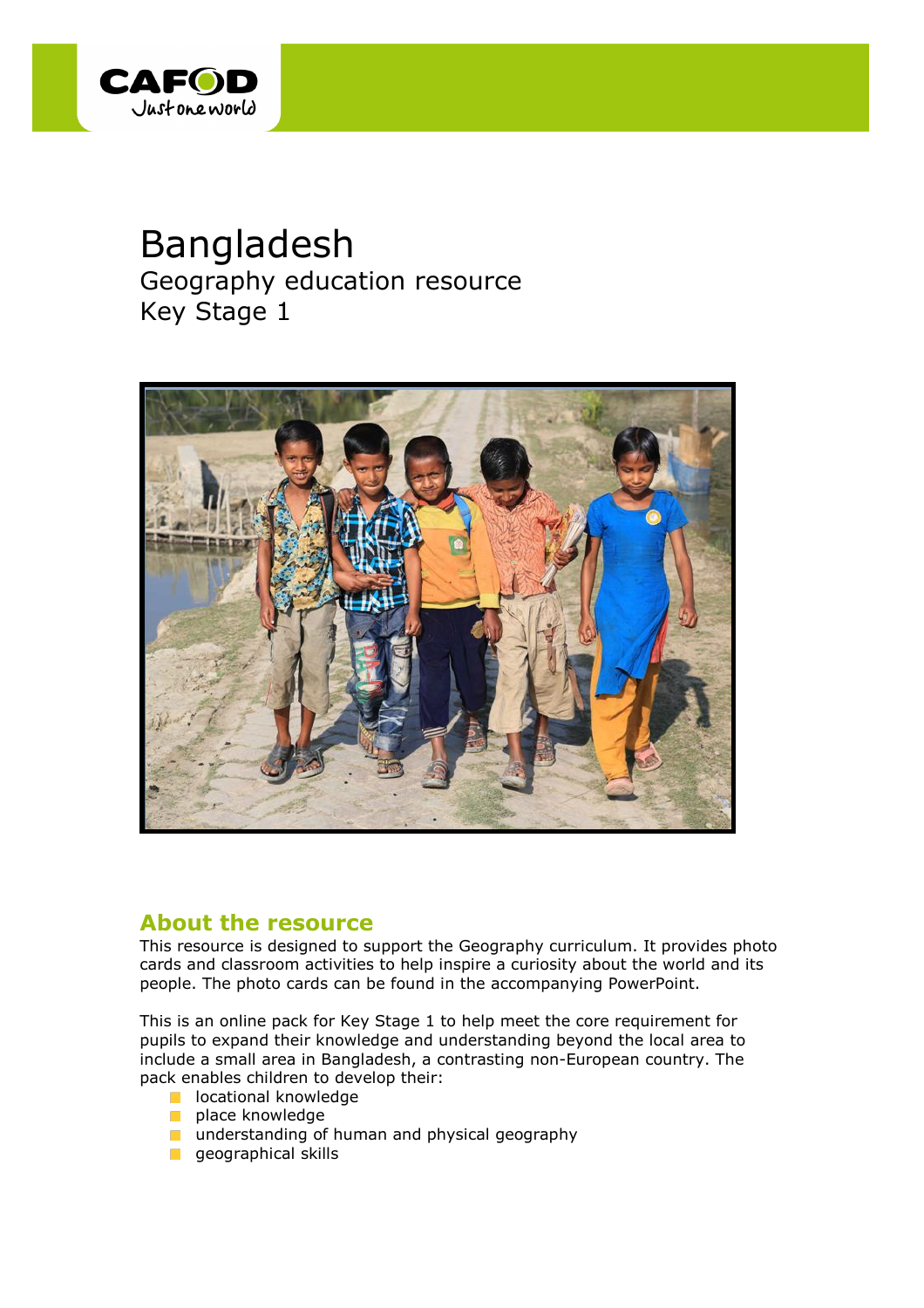### **About the photographs**

The photographs in this resource largely focus on a small area in south-western Bangladesh, in or near Mongla town, on the edge of the Sundarbans forest. There are a few exceptions, namely photo card 12 which shows Dhaka city, photo card 13 which shows Khulna city, and photo card 14 which shows Sylhet city. Information about each photograph can be found in the notes section of the accompanying PowerPoint.

Please print off the photo cards from the PowerPoint presentation for use with your class.

### **About CAFOD**

CAFOD is the Catholic Agency for Overseas Development. We are the official aid agency of the Catholic Church in England and Wales and part of Caritas International. We work with partners across the world, wherever the need is the greatest, to bring hope and compassion to poor communities, standing side by side with them to end poverty and injustice. We work with people of all faiths and none.

CAFOD has been working in Bangladesh since 1986. CAFOD focuses on a number of different projects including:

- helping people to adapt to the climate, for example by growing vegetables  $\mathcal{L}^{\mathcal{A}}$ in floating gardens to prevent them from flooding, or by using drought tolerant seeds to grow food
- **Now** working with communities to help increase access and rights for marginalised groups, particularly the poorest and people living with disabilities
- responding to humanitarian disasters such as cyclones and flooding.  $\mathcal{L}_{\mathcal{A}}$

A child-friendly explanation of CAFOD's work is available in CAFOD's big book, *A day with Musa.* Details of how to order this can be found at: **[cafod.org.uk/bigbook](http://www.cafod.org.uk/Education/Primary-schools/Big-book)**

### **Getting started**

- Give one photo card to each pair of children to write a caption for it or a speech bubble about what people are saying or feeling.
- In small groups, give the children the set of photo cards and ask them to sort them into groups that are similar. Encourage the children to talk about their reasons, and to discuss similarities and differences.
- Give one photo card to each pair of children. Place it on a large sheet of paper and ask the children to draw what they think lies around the picture. Encourage them to discuss their ideas and reasons for them.
- $\blacksquare$  Make a classroom display about Bangladesh, using the photographs and children's work from this topic.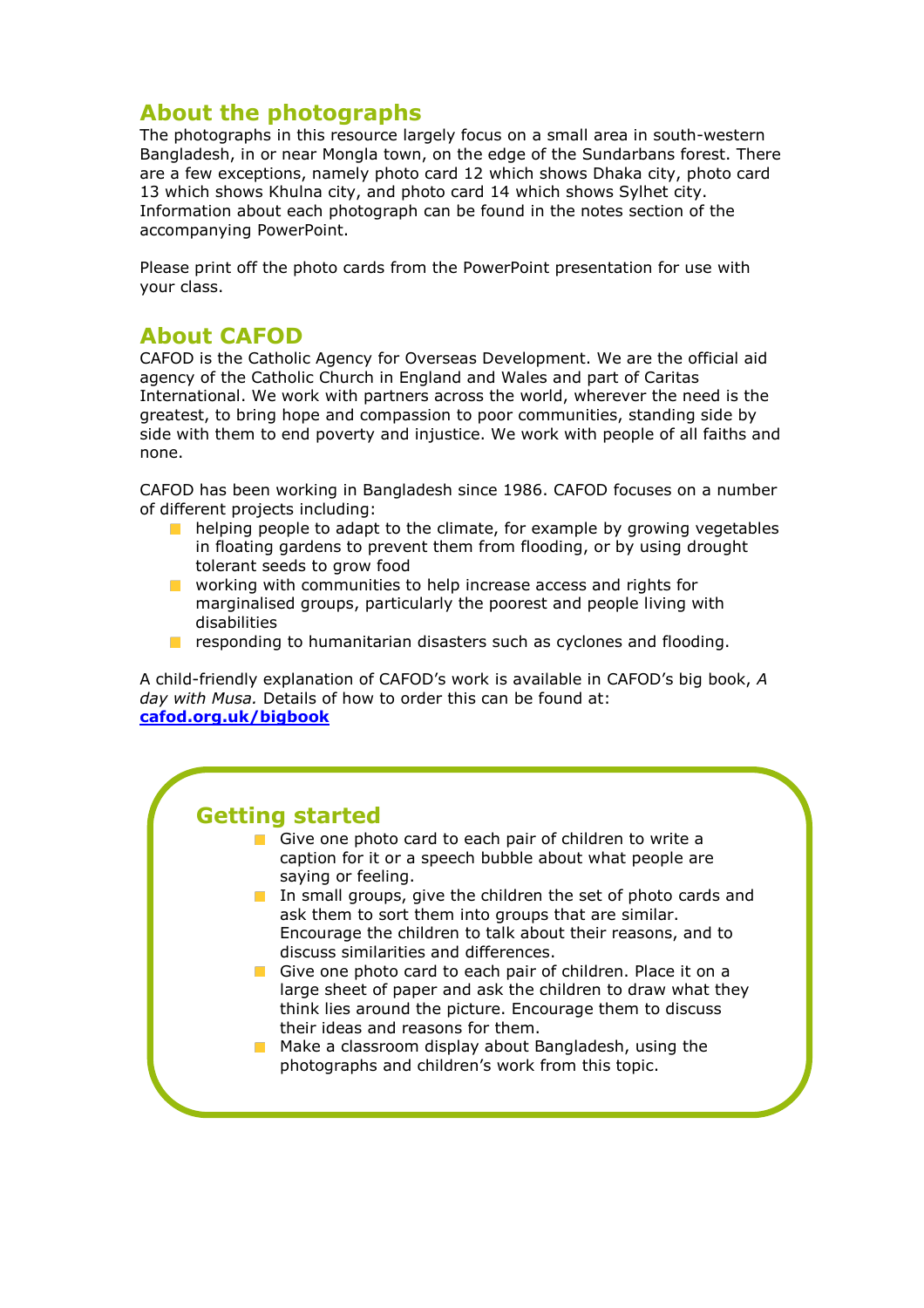# **Photo card 1: Introducing the contrasting location**



#### **What can you see?**

Spend a few minutes looking at and discussing photograph 1.

- What can you see in the photograph?
- Where do you think the photograph was taken?
- What do you think it would be like to be there?

#### **Activities**

- After children have discussed the questions above, explain that the photograph was taken in Bangladesh, and that the children are going to find out more about Bangladesh in the topic. Use the photograph as a starting point to find a range of different pictures and facts of the country – you could begin by exploring what animals are found in Bangladesh.
- **Using a world map, globe and/or atlas, locate Bangladesh. Name the** countries around Bangladesh, using simple compass directions.

#### **Link to local geography**

With the children, find your location on a world map or globe. Ask the children what countries and seas/oceans are nearby. Plan a class journey from your location to Bangladesh. Talk about which countries the children would pass over to reach Bangladesh, and what countries and seas/oceans are near Bangladesh.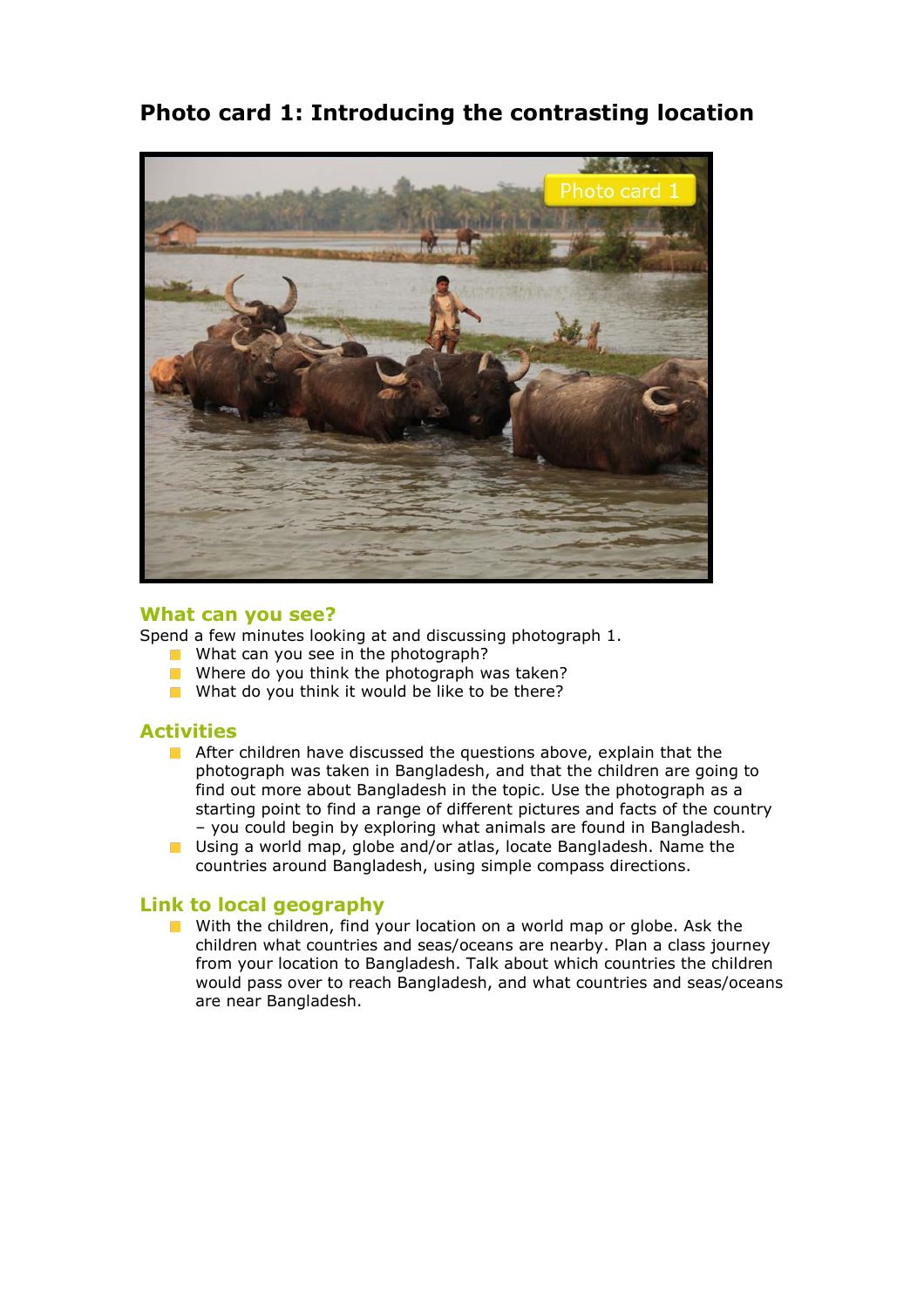# **Photo card 2: Focus on place knowledge**



#### **What can you see?**

Spend a few minutes looking at and discussing photograph 2.

- What can you see in the photograph?
- What do you think the colours in the flag could show or mean?

#### **Activities**

- **Draw or paint the Bangladeshi flag and discuss what the flag means (see** the notes in the PowerPoint).
- **Using a map of Bangladesh, locate the capital city, Dhaka. Also locate the** south of the country, particularly, the area near the Sundarbans, which is where most of the photographs in this pack were taken.

#### **Link to local geography**

Ask the children to find out what their country flag looks like and what its meaning is.



A child-friendly illustrated map of Bangladesh is available in CAFOD's big book, *A day with Musa.*

Details of how to order this can be found at:

**[cafod.org.uk/bigbook](http://www.cafod.org.uk/Education/Primary-schools/Big-book)**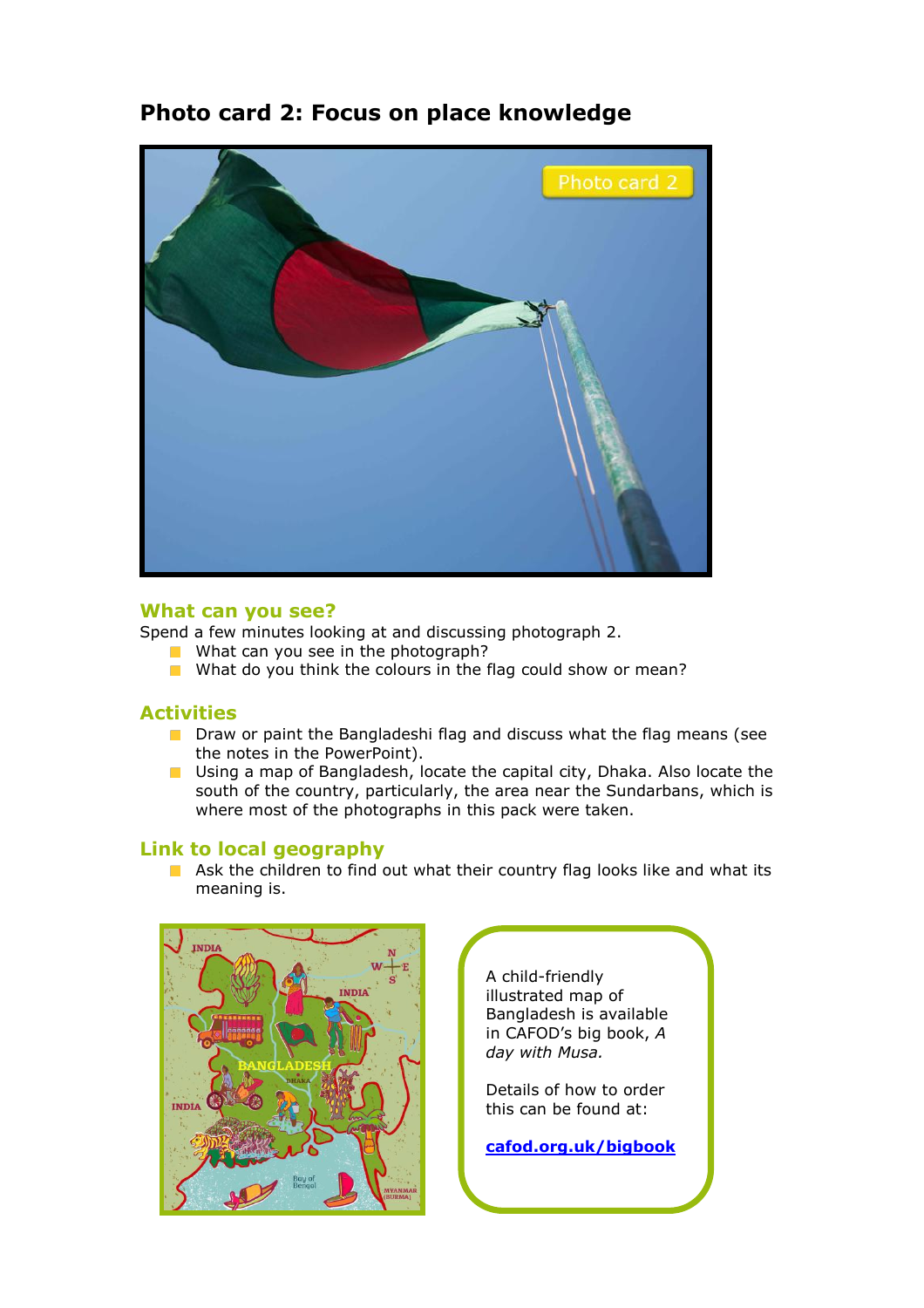# **Photo card 3 and 4: Focus on physical geography (weather and seasons)**



#### **What can you see?**

Spend a few minutes looking at and discussing photographs 3 and 4.

- What can you see in the photographs?
- What do you think the weather is like?
- **No.** What season do you think it is?

#### **Activities**

- **The Talk about hot and cold areas of the world in relation to the Equator and** the North and South Poles. Locate Bangladesh on a globe or world map, and talk about its position in relation to the Equator. Discuss what the weather is like in Bangladesh (see background notes). Ask the children what they think it would be like in different seasons (winter, summer, monsoon).
- **Ask the children to imagine they are travelling to Bangladesh. Ask them to** think about:
	- o What they would need to pack in their rucksack, based on their knowledge of the weather
	- o How this might change at different times of the year.
- **Ask the children to imagine they are visiting Bangladesh and invite them** to write postcards about their trip, including what the weather is like. It may be worth repeating this activity at the end of the topic, when children can also write about other aspects of life in Bangladesh, including the landscape, housing, people and so on.

#### **Link to local geography**

Ask the children how many seasons there are in the UK. Talk about similarities and differences between the seasons in the UK and Bangladesh, and how the weather compares in each place.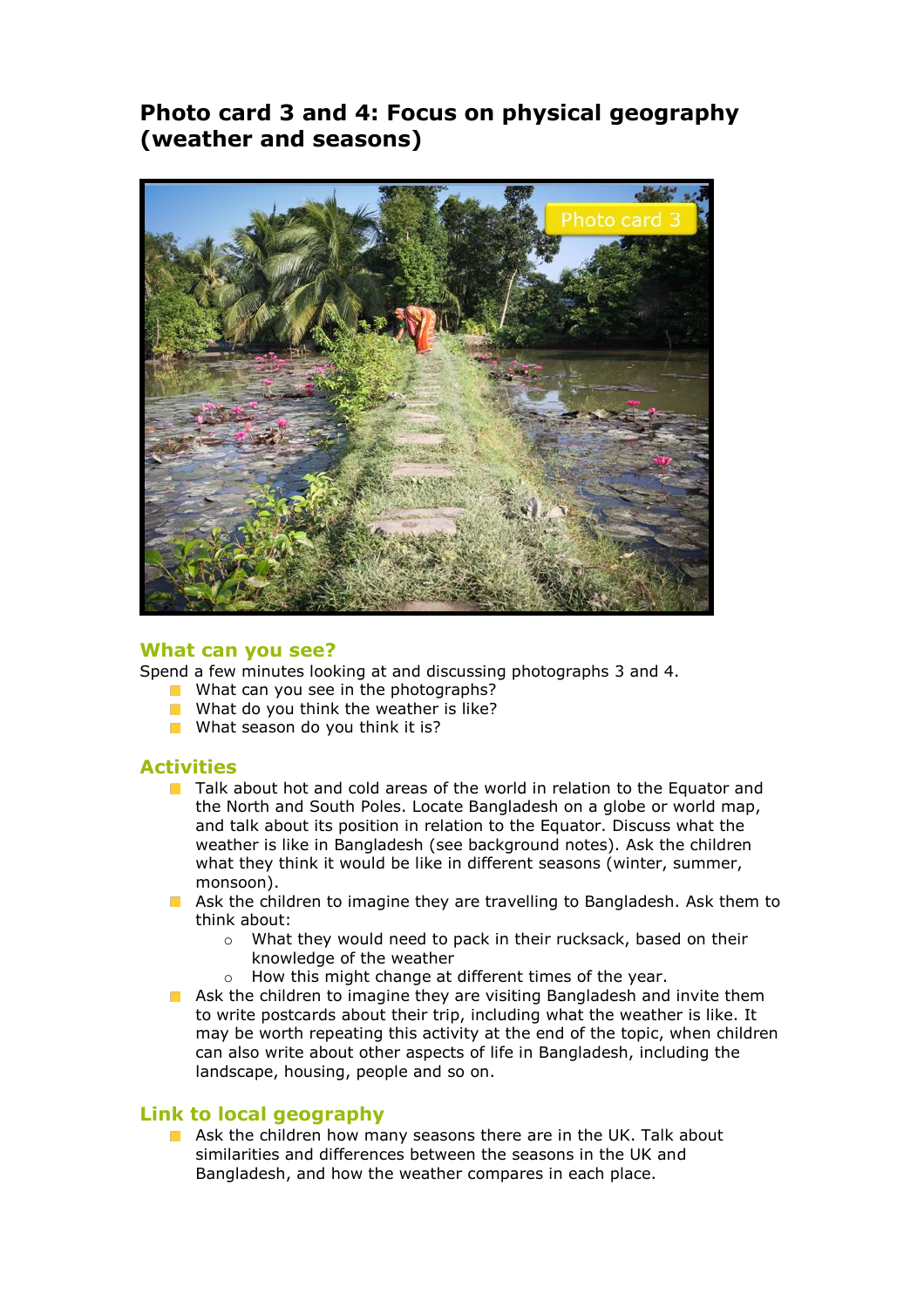### **Photo cards 5-7: Focus on physical geography (climate and vegetation)**



#### **What can you see?**

Spend a few minutes looking at and discussing photographs 5-7.

- What can you see in the photographs?
- **No. 2.5 What do you think is growing?**
- What would you like to ask the people in the photographs?

#### **Activities**

- $\blacksquare$  Talk about flooding in Bangladesh. Explain to the children that whilst floods can cause damage and be dangerous, annual floods also make the land fertile, which helps things to grow. The farmers rely on the floods and look forward to them as they make the land richer.
- Talk about the different things that are growing in the photographs, including rice in paddy fields, trees for making roof thatching, and vegetables for eating (see the notes section in the PowerPoint).
- Introduce the children to Sabita (in photo card  $(7)$ ). Explain that heavy rain in June flooded the courtyard and soaked everything inside her home. Ask the children how they think Sabita felt.
	- $\circ$  Set up a role play invite the children to imagine there is a flood, and explain they have to quickly leave their home for safer, drier land. Afterwards discuss the scenario, asking the children: How did you feel? What did you take with you? Why? Talk about the difference between needs and wants. *Please note, this may be a sensitive issue for some children.*
	- o Explain that people like Sabita are finding ways to cope with flooding in Bangladesh. With support from CAFOD, Sabita has set up a raised plot to grow vegetables, so her crops are protected.

#### **Link to local geography**

- **Encourage children to find out what grows well in your climate. Perhaps** you could try growing something as a class.
- **Notable 1** With the children, find out if there are examples of flooding in your local area. Talk about how floods affect people. *Please note, this may be a sensitive issue for some children.*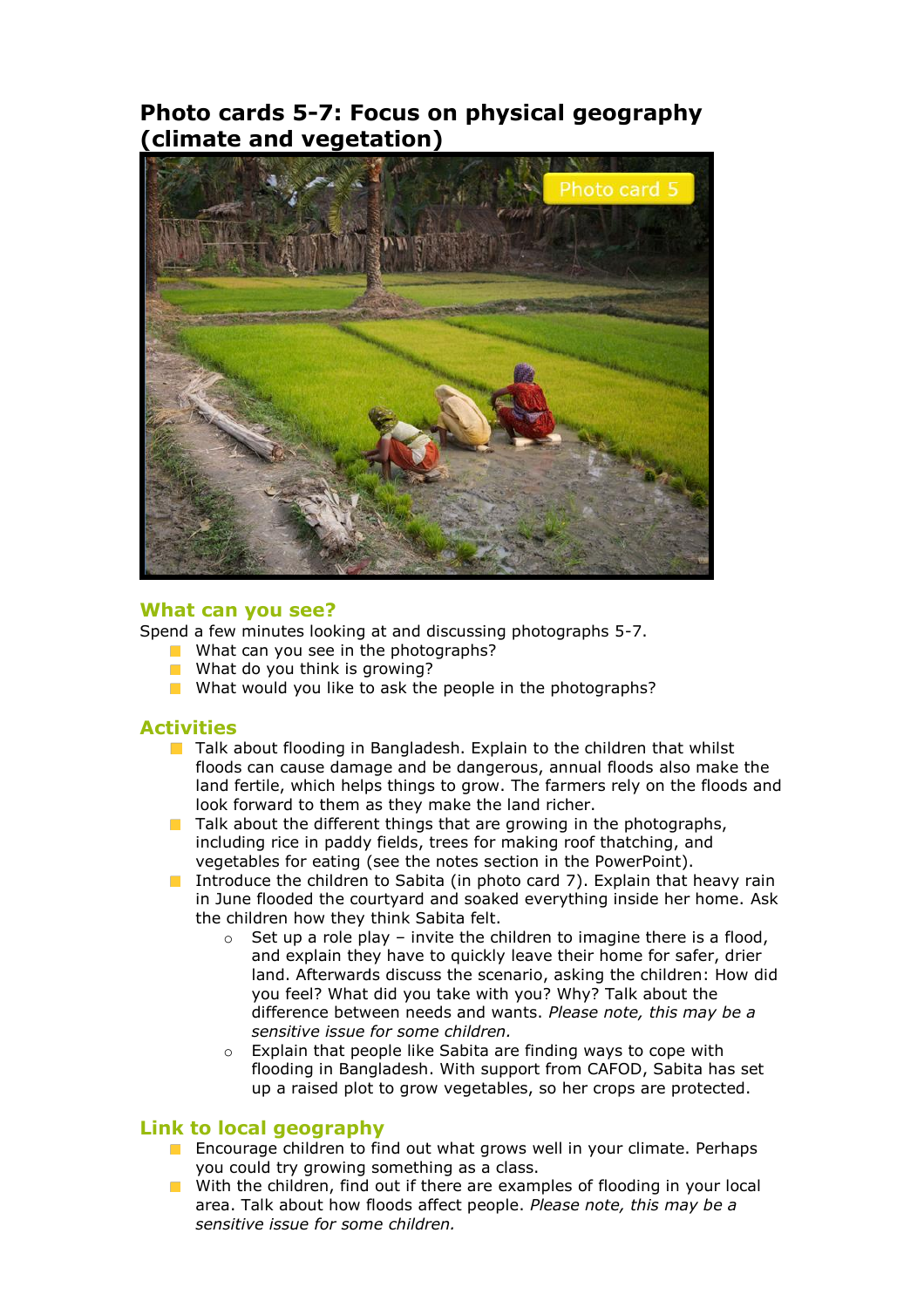# **Photo cards 8-10: Focus on physical geography (rivers and forests)**



#### **What can you see?**

Spend a few minutes looking at and discussing photographs 8-10.

- What can you see in the photographs?
- $\blacksquare$  How are people using the rivers?
- What animals do you think live in the rivers or forest?

#### **Activities**

- **Using photo cards, talk about what a river is. Explain that the water in a** river is not the same as the water in the sea – it is fresh not salty water. Talk about what other features rivers have. Using a map of Bangladesh, find as many rivers as you can. Ask the children if there are many or few rivers.
- **D** Using the photo cards as a stimulus, talk about how rivers are used (for transport, pleasure, fishing etc). Ask the children:
	- o Why are rivers important?
	- o Why should we look after them?
- Ask the children to design a poster about protecting rivers.
- Explain that the rivers in the photo cards are all near the Sundarbans forest in the south of Bangladesh. Ask the children:
	- o What is a forest?
	- o Is it natural or built/man-made?
	- o What type of forest is the Sundarbans?
	- o What animals are found there?

#### **Link to local geography**

- **Now** With the children find out what rivers are in your local area. Talk about why they are important and why we should look after them.
- Discuss with the children if they have ever been to a forest. Ask them:
	- o What is your nearest forest called?
	- o What is it like?
	- o In what ways is it similar and different to the Sundarbans?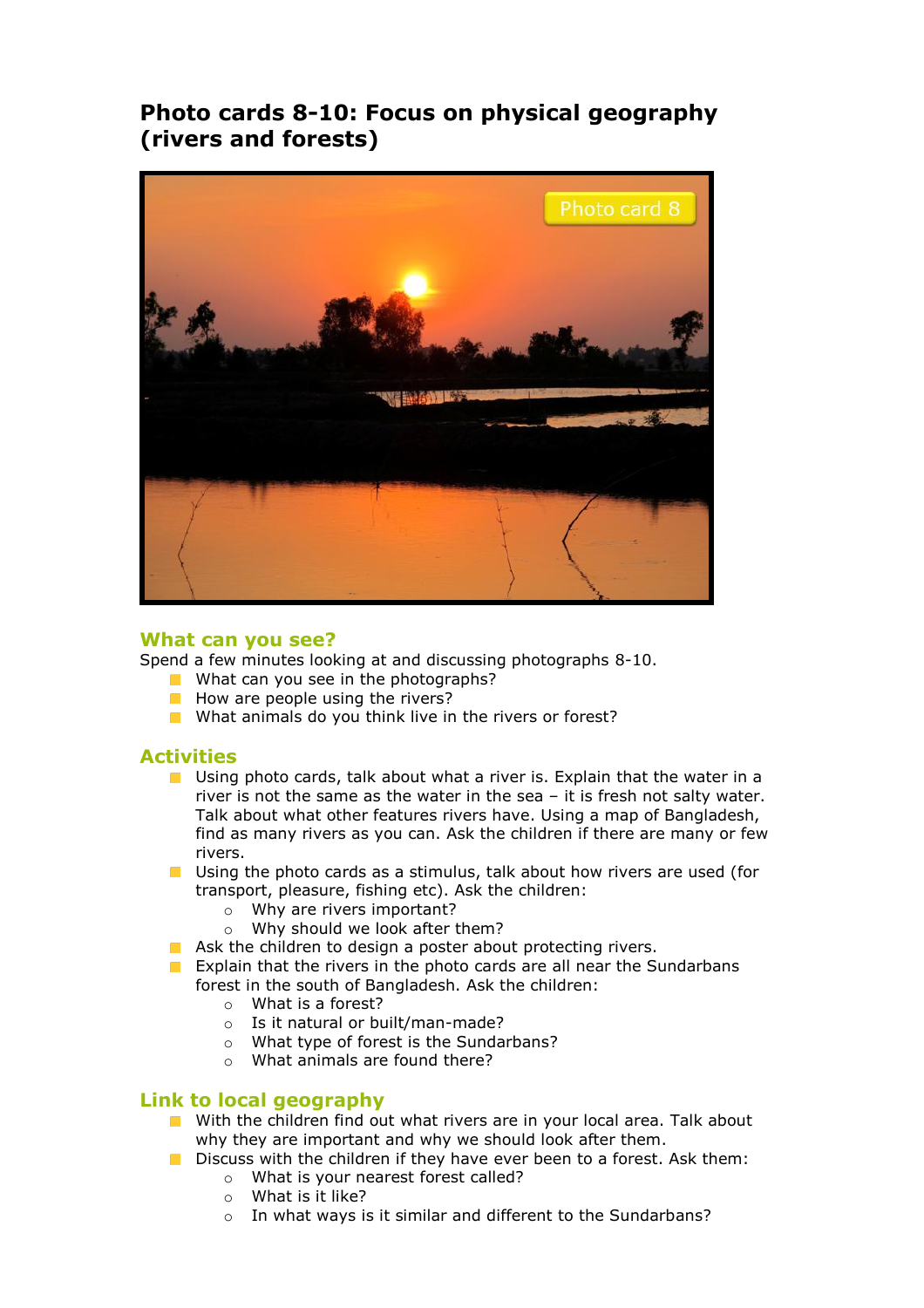# **Photo cards 11-16: Focus on human geography (cities, towns, villages)**



#### **What can you see?**

Spend a few minutes looking at and discussing photographs 11-16.

- What can you see in the photographs?  $\mathcal{C}^{\mathcal{A}}$
- Where do you think the photographs were taken?
- What would you like to ask the people in the photographs?

#### **Activities**

- Discuss the features of a city, town and village. Talk about:
	- o The difference between natural and built
	- o Types of buildings found in different places, for example, houses, shops, offices, flats and so on
	- o Words or phrases that describe a city, town or village, for example, built up, noisy, busy, quiet, farm land, hills, streets, roads and so on
- Sort the photo cards  $(11-16)$  into cities, towns or villages. Encourage the children to give reasons as they sort the cards.

#### **Link to local geography**

- **Ask the children to think about where they live and what it is like. Discuss:** 
	- $\circ$  Is it a city, town or village?
	- o How does it compare to the city, town or village in the photo cards?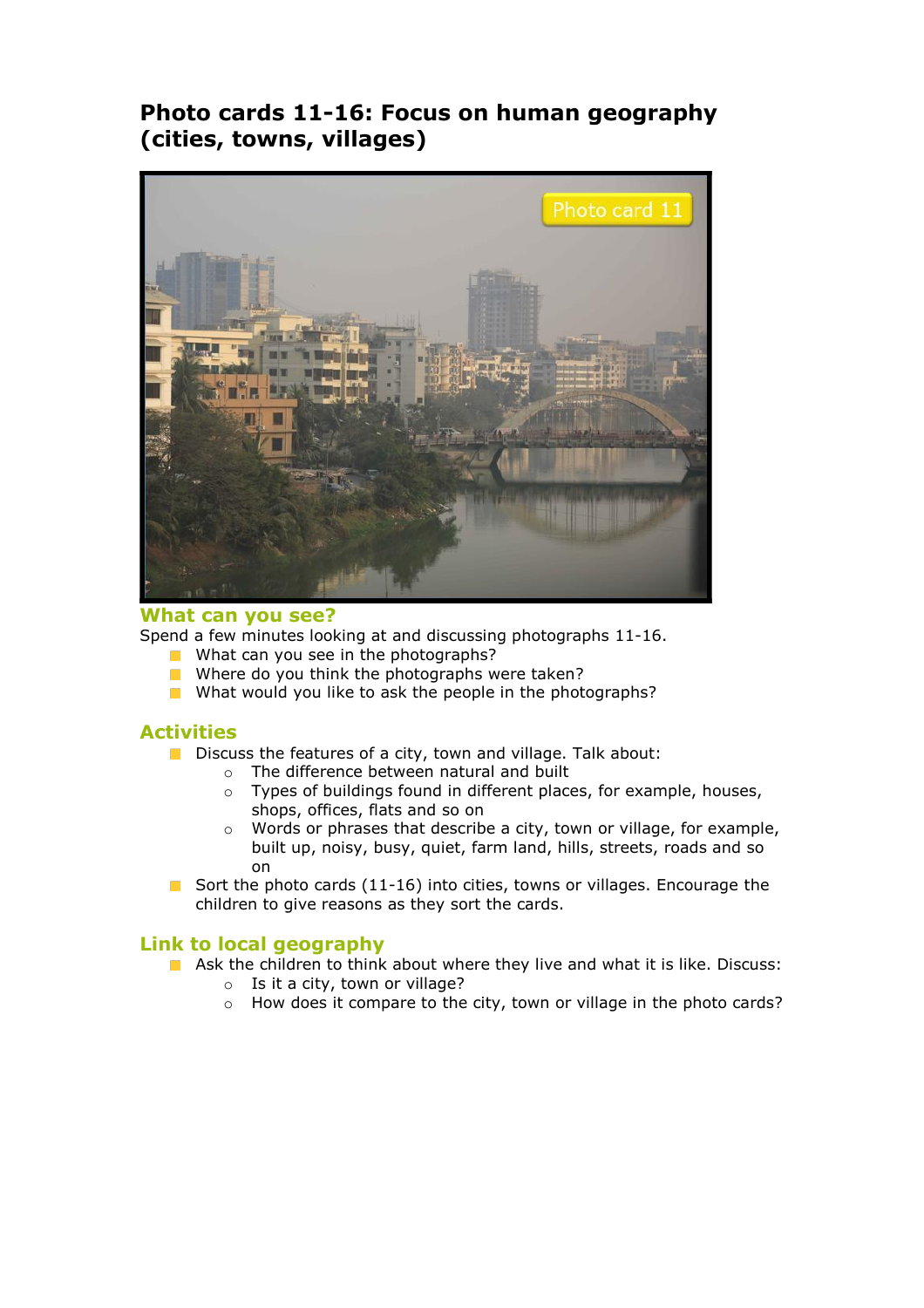# **Photo cards 17-19: Focus on human geography (shops)**



#### **What can you see?**

Spend a few minutes looking at and discussing photographs 17-19.

- What can you see in the photograph?
- What are they selling? What type of shops are they?
- What would you like to ask the shopkeeper?

#### **Activities**

- **Find out what fruit and vegetables are common in Bangladesh. Talk about** other products that are commonly available or made in Bangladesh.
- Explain to the children that lots of products (such as clothing) that are  $\mathcal{L}^{\mathcal{L}}$ made in Bangladesh are sold in other countries around the world like in England and Wales. Sometimes people do not have good working conditions or receive a fair price for their goods. Find out more about Fairtrade. For resources go to **[cafod.org.uk/primary/fairtrade](http://www.cafod.org.uk/Education/Primary-schools/Fair-trade)**
- Explain to the children that some children in Bangladesh are forced to  $\mathcal{L}_{\mathcal{A}}$ work in clothing factories to provide for their families. Talk about the Rights of the Child – (article 32 states that children have the right to protection from work that harms them and is bad for their health and education). Ask the children to think about what it would be like to have to go to work. Discuss:
	- o Would you have enough time to go to school, play with your friends and so on?
	- o Is this fair?

#### **Link to local geography**

Ask the children if they can find any products from Bangladesh in their local shops. Challenge them to find as many Fairtrade items as they can.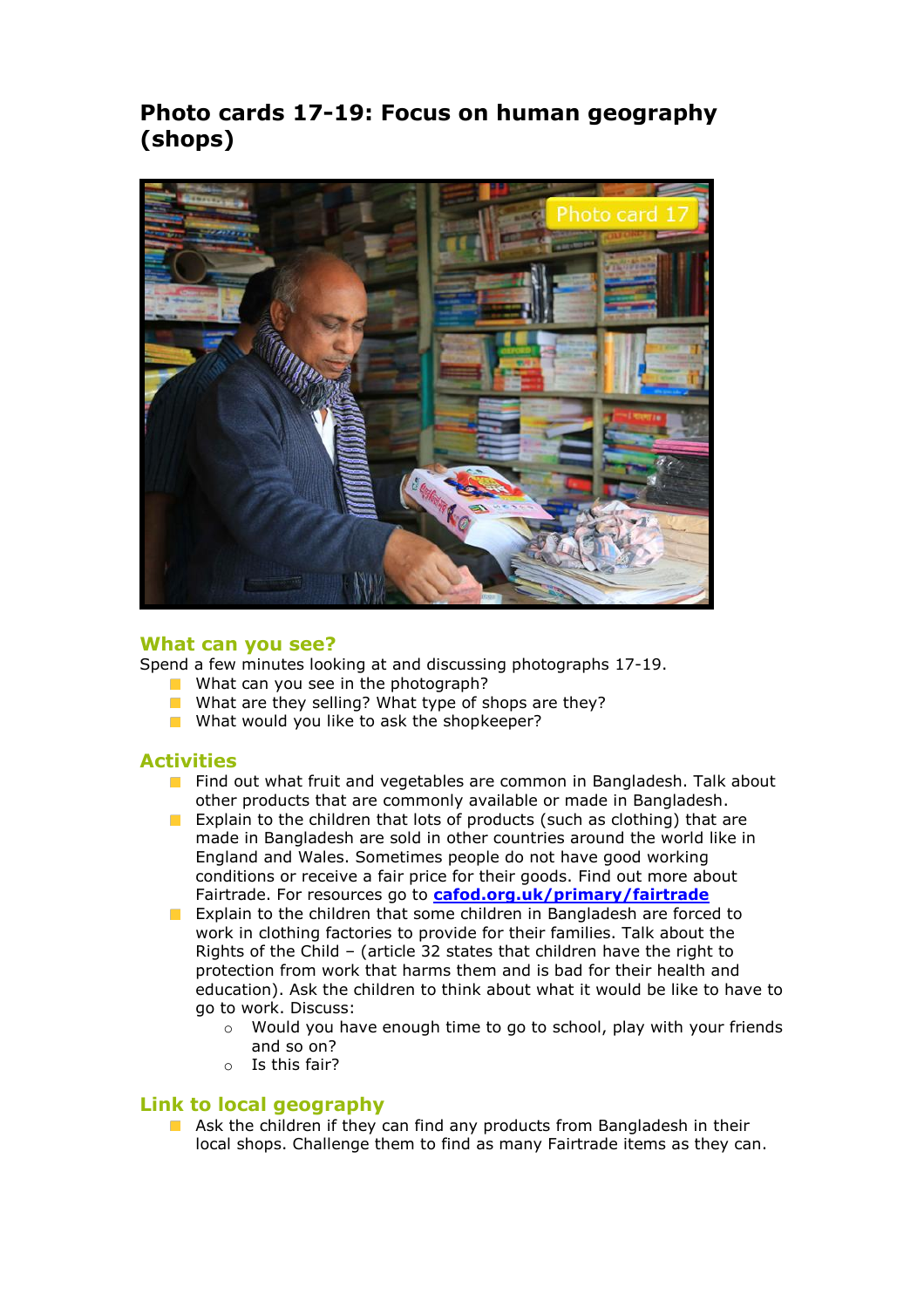# **Photo card 20-21: Focus on human geography (houses)**



#### **What can you see?**

Spend a few minutes looking at and discussing photograph 21-22.

- What can you see in the photographs?
- What materials is the house made from?
- What would you like to ask the people in the photographs?

#### **Activities**

- Introduce the children to Musa and his family. Explain that Musa lives in a rural area in southern Bangladesh with his family, and the photo cards show the inside and outside of his home. Talk about the features of his house, including how it is adapted to suit the climate, as it is raised off the ground to protect it from flooding. Find out more about Musa's story in CAFOD's big book, *A day with Musa* resource
- **Explain that Musa's home is just one example of a house in Bangladesh** and there are lots of other types of houses. Find pictures of different houses in Bangladesh, including those in the city. More examples of housing can be found in CAFOD's *A day with Musa* resource, available to order at **[cafod.org.uk/bigbook](http://www.cafod.org.uk/Education/Primary-schools/Big-book)**

#### **Link to local geography**

 $\blacksquare$  Talk about different types of housing in your local area. Ask the children how they compare to houses in Bangladesh.

### **Go further**

Deepen children's understanding of life in Bangladesh, using Musa's story as a case study.

For more resources on Bangladesh and to order the book, *A day with Musa,* go to **[cafod.org.uk/bigbook](http://www.cafod.org.uk/Education/Primary-schools/Big-book)**